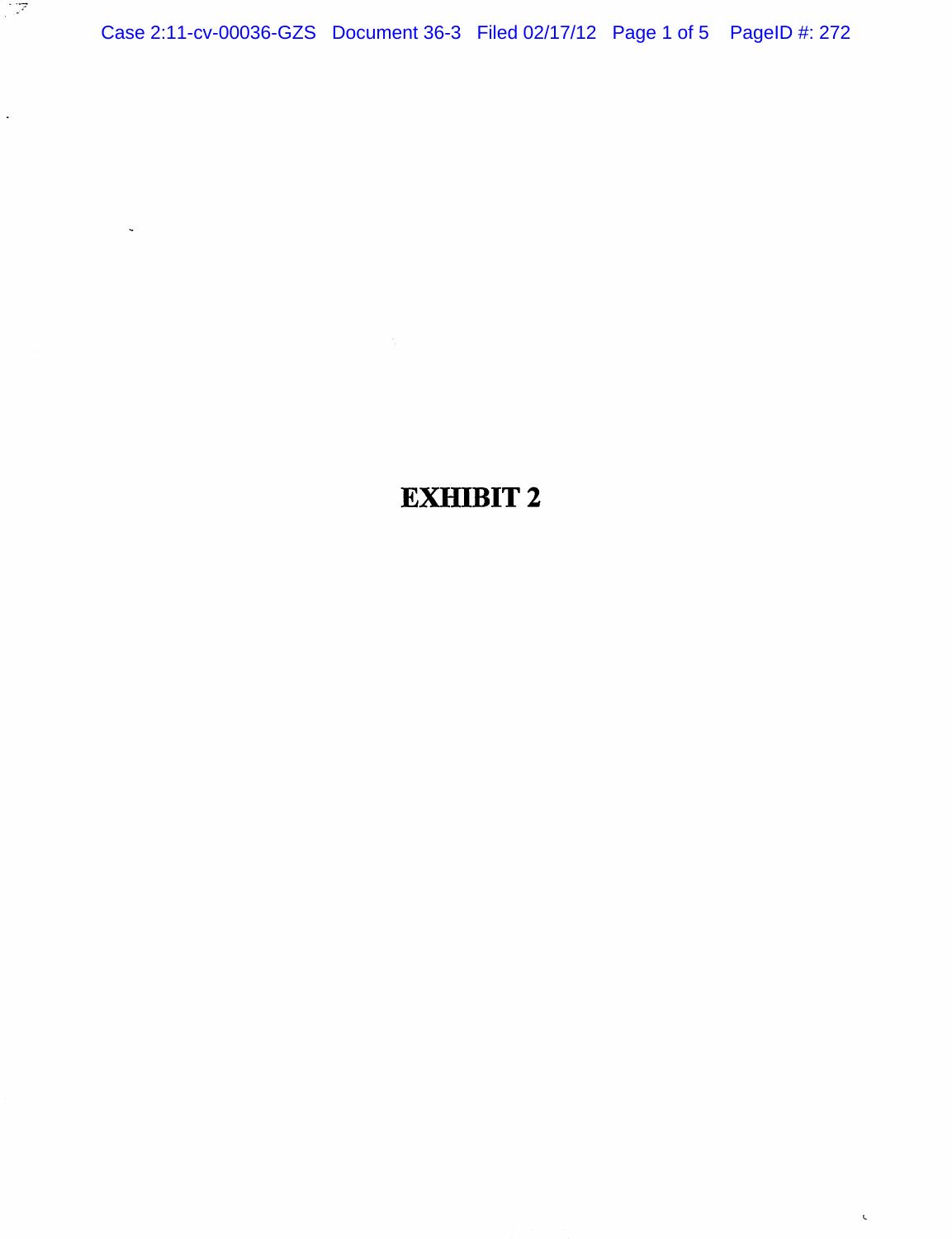## Opinion of Randy Bailey

## 1.0 Introduction

For this report, I was asked to evaluate the impacts of four dams on the Kennebec River (Lockwood, Hydro Kennebec, Shawmut, and Weston) and three dams on the Androscoggin River (Brunswick, Pejepscot, and Worumbo) on the behavior, habitat, and mortality to adult and juvenile Atlantic salmon which are listed as Endangered under the auspices of the Endangered Species Act (ESA). I was also asked to assess the impacts that these dams have on the recovery potential of the Gulf of Maine Distinct Population Segment (GOM DPS) of Atlantic salmon in general; suggest a list of interim measures that could be implemented immediately or in the very near future to mitigate the dams' impacts on salmon; and generally evaluate why it is important to the conservation of the species to begin implementation of concrete measures to avoid or reduce the mortality levels associated with the projects' infrastructure and operations. For the Kennebec River dams, I was asked to evaluate whether adult Atlantic salmon and American shad are present above the dams and whether any scientifically defensible, quantitative, site-specific studies have been conducted to assess the impacts of these dams on Atlantic salmon and American shad adults passing through turbines.

This report is divided into sections. Section 1 is the introduction which outlines the issues addressed in this report and explains its format. Section 2 contains a brief summary of my education, experience, and qualifications. Section 3 contains a brief summary of my assessment of the status of the Atlantic salmon populations in the Kennebec and Androscoggin rivers. Section 4 contains a brief background history on why the Atlantic salmon in these two rivers were listed, as well as some information on the Principal Component Elements (PCE's) of spawning and rearing habitats and migration corridors that will form the basis for developing a recovery plan for the conservation of the species. Section 4 also contains the list of factors I used to assess the impacts of each individual dam. These factors are directly related to my assessment of whether death, injury, or adverse change in habitat or fish behavior has been occurring at each dam. Section 5 contains a brief summary of my conclusions regarding the dams' impacts on downstream migration of Atlantic salmon smolts and kelts (post spawning adults returning to the ocean), impacts on upstream migration including blockage and/or delay in passage, a brief summary of changes in habitats resulting from the project being in place, and a brief evaluation of the cumulative impacts of the two series of dams on the Atlantic salmon populations in the rivers. Section 6 contains a review of the pertinent literature regarding mortality of fish passing through hydropower turbines and a description of the methods and flow data used to assess what percentage of time, based on historical flow records, all of the river flows could potentially pass through a project's turbines during the critical migration time periods (April - June and October - November) for Atlantic salmon. Section 7 contains the assessment of each individual dam on the Kennebec River using the seven factors identified in Section 4. Section 8 contains the same analysis for the three Androscoggin River dams. Section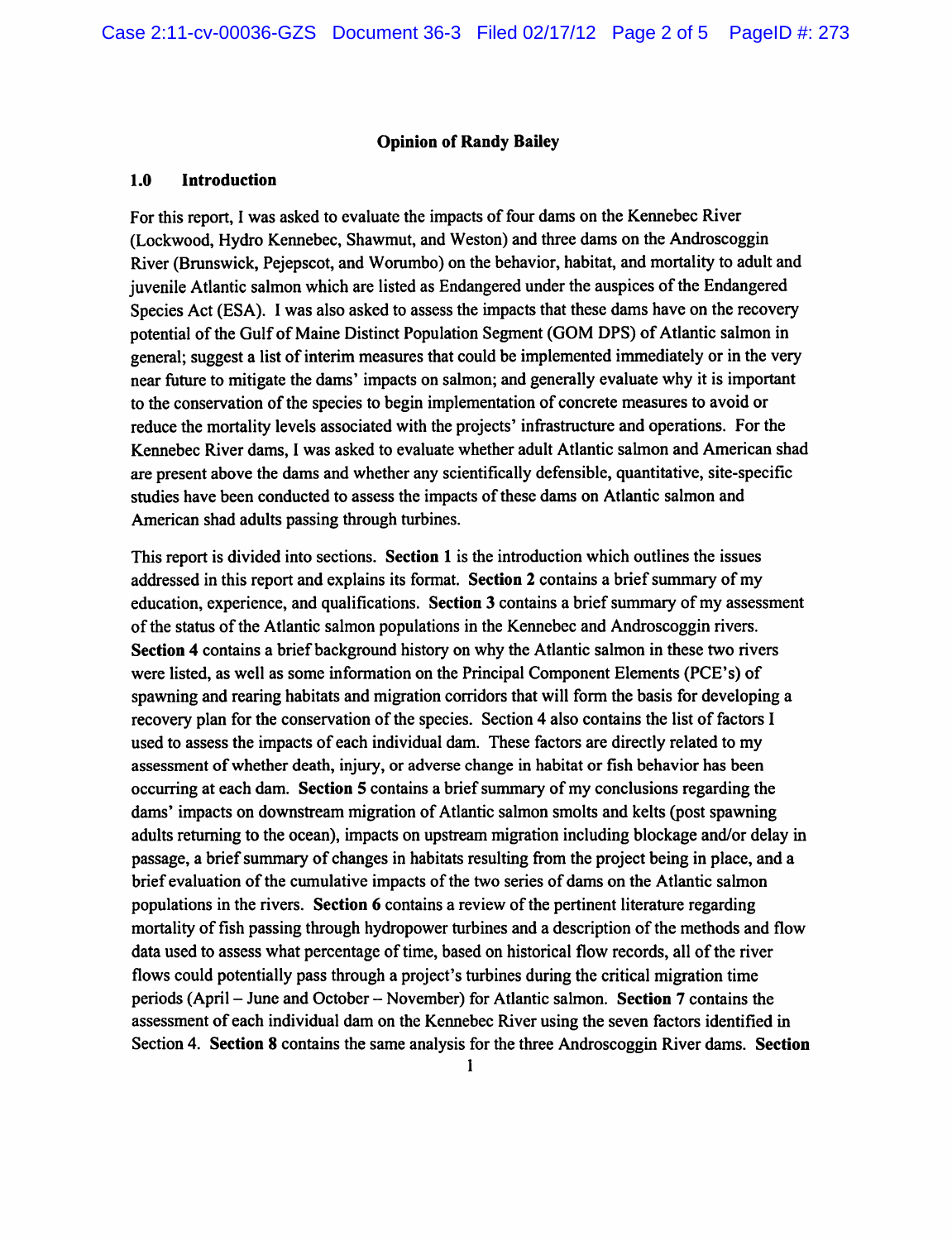9 is a brief assessment of the consequences to the Atlantic salmon populations of further delaying implementation of improvements in project operations and both upstream and downstream fish passage. Section 10 is my evaluation comparing my experiences working with ESA listed fish species, the associated scientific studies, and restoration efforts in California and Oregon, with my impressions of what has been occurring in the Kennebec and Androscoggin watersheds. A list of references cited in the report is included at the end.

## 2.0 Qualifications and Experience

2.1 I am the owner and principal senior fishery scientist of my own aquatic resource consulting firm, Bailey Environmental. My office is located at 18294 S. Scotts Lane, Oregon City, OR.

2.2 I have 20 years of experience as a fishery biologist in various positions with the Federal government, including 9 years as the Chief of the Fisheries Division in the Alaska Regional Office of the U.S. Fish and Wildlife Service. In addition, 1 have 16 years of fishery biology consulting experience specializing in Endangered Species Act (ESA) issues, where my work has involved the evaluation of the impacts of human development on aquatic ecosystems, and the evaluation of scientific studies, reports, and environmental documents related to ESA compliance.

2.3 During my years of federal service, I was involved in numerous projects regarding ESA-listed fish species. My work with these projects included evaluating the impacts of resource development on listed species, planning and implementing habitat restoration projects for anadromous salmonids in the western United States, and designing and managing field studies on the life histories of Pacific salmon and other cold water fish species common to the west and Alaska. In my last federal position, I served as the Fish and Wildlife Program Manager for the Portland, Oregon, District of the U.S. Army Corps of Engineers. In this capacity, I was responsible for providing funding and program oversight for fish passage operations, involving numerous ESA-listed fish species, at 11 hydroelectric dams: three main-stem Columbia River dams and eight dams on four tributaries to the Willamette River in Oregon. In this position, I was responsible for the updating and modernization of four fish-trapping facilities on the four Willamette River tributaries and their associated "trap and truck" programs for ESA-listed winter steelhead and spring Chinook salmon. I also was responsible for interagency coordination regarding the development and implementation of an ESA Section 7 consultation for the operation of 8 dams in the Willamette River watershed, including provision for fish passage over the eight dams, and management of six associated genetics conservation hatchery programs.

2.4 In my consulting business, I have specialized in dealing with issues related to ESA-listed fish species for various clients. I have helped clients with a Section 7 consultation on Southern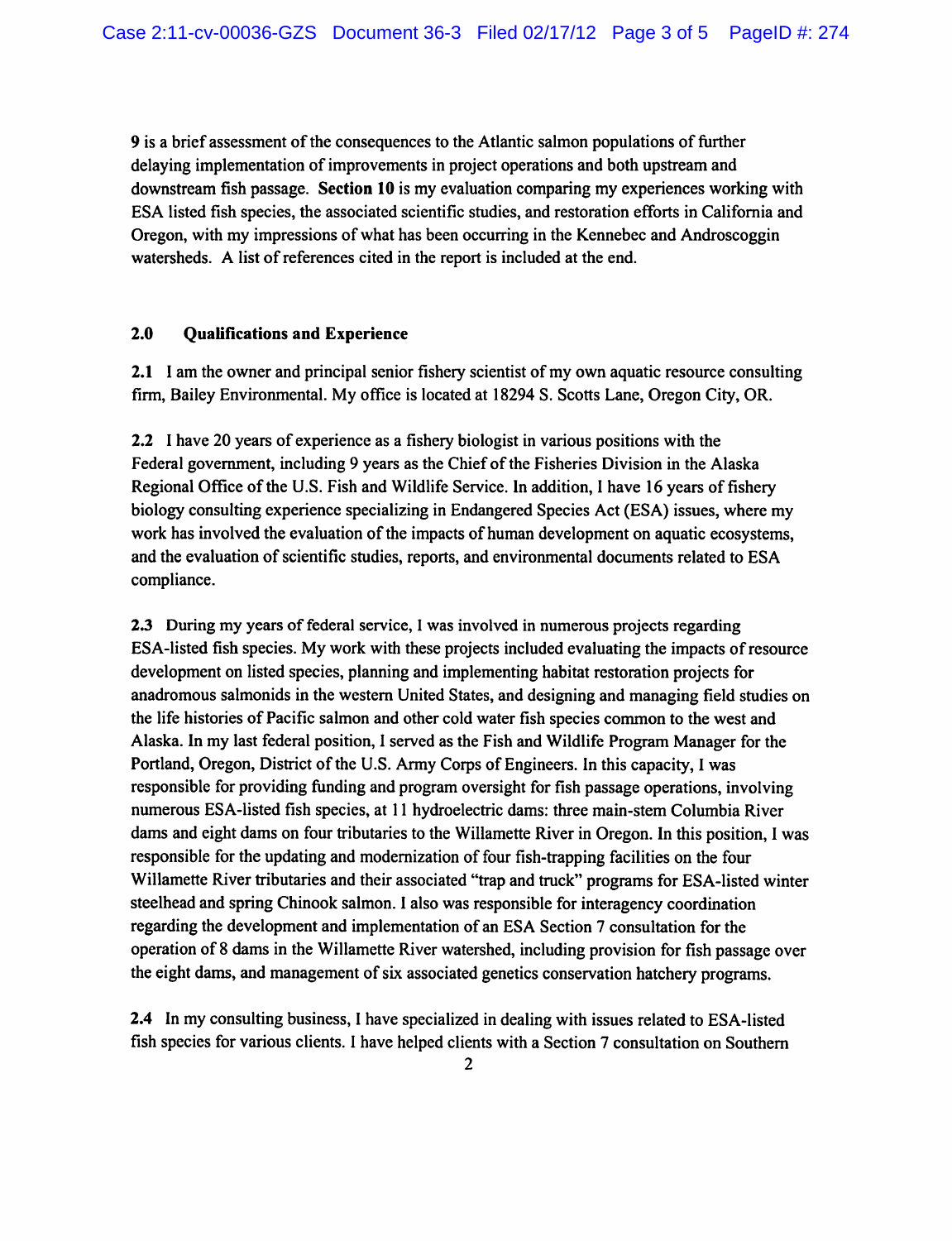California steelhead trout; provided technical review of various ESA documents, including biological opinions, recovery plans, and ecosystem restoration programs; provided policy recommendations on ESA issues; assisted in the development of the biological assessment for a consultation on operations of the California State Water Project (SWP) and the federal Central Valley Project (CVP); developed a portion of new water quality standards for the Sacramento/San Joaquin Delta; and provided technical review of over \$500 million of habitat restoration projects for ESA-listed salmon and steelhead in Central California. I have developed or co-developed two ecosystem restoration plans aimed at protecting or improving conditions for listed species: one for two tributary watersheds to the Sacramento River, and one for the impacts of SWP and CVP operations with an estimated cost of approximately \$5 billion. I believe that my experience with Pacific salmon and steelhead are directly applicable to Atlantic salmon, since these species have very similar life histories and habitat requirements.

2.5 I have a B.S. in Natural Resources Management, with an emphasis in Fish and Wildlife Management, from California Polytechnic State University, and an M.S. in Wildlife Management, with an emphasis in Fisheries Science, from Virginia Polytechnic Institute and State University. I am a Fellow Emeritus of the American Institute of Fishery Research Biologists, and am a Life Member of the American Fisheries Society, where I have held various offices and committee memberships over the past 40 years. A list of my publications is in the attached resume.

2.6 In preparing this report, I have personally reviewed the documents listed in the references section of this report, and other reports associated with the dams and individual studies and a number of the annual fish passage reports on both the Kennebec and Androscoggin rivers. Also, I was able to tour each of the dams and have my questions answered by representatives of the various owners/operators of the projects. In addition, I have had discussions with numerous representatives of federal and State of Maine resource agencies involved with Atlantic salmon and hydroelectric dams.

2.7 I have not testified as an expert witness within the last four years in any other case. I am being compensated by the plaintiffs at the rate \$120.00 per hour.